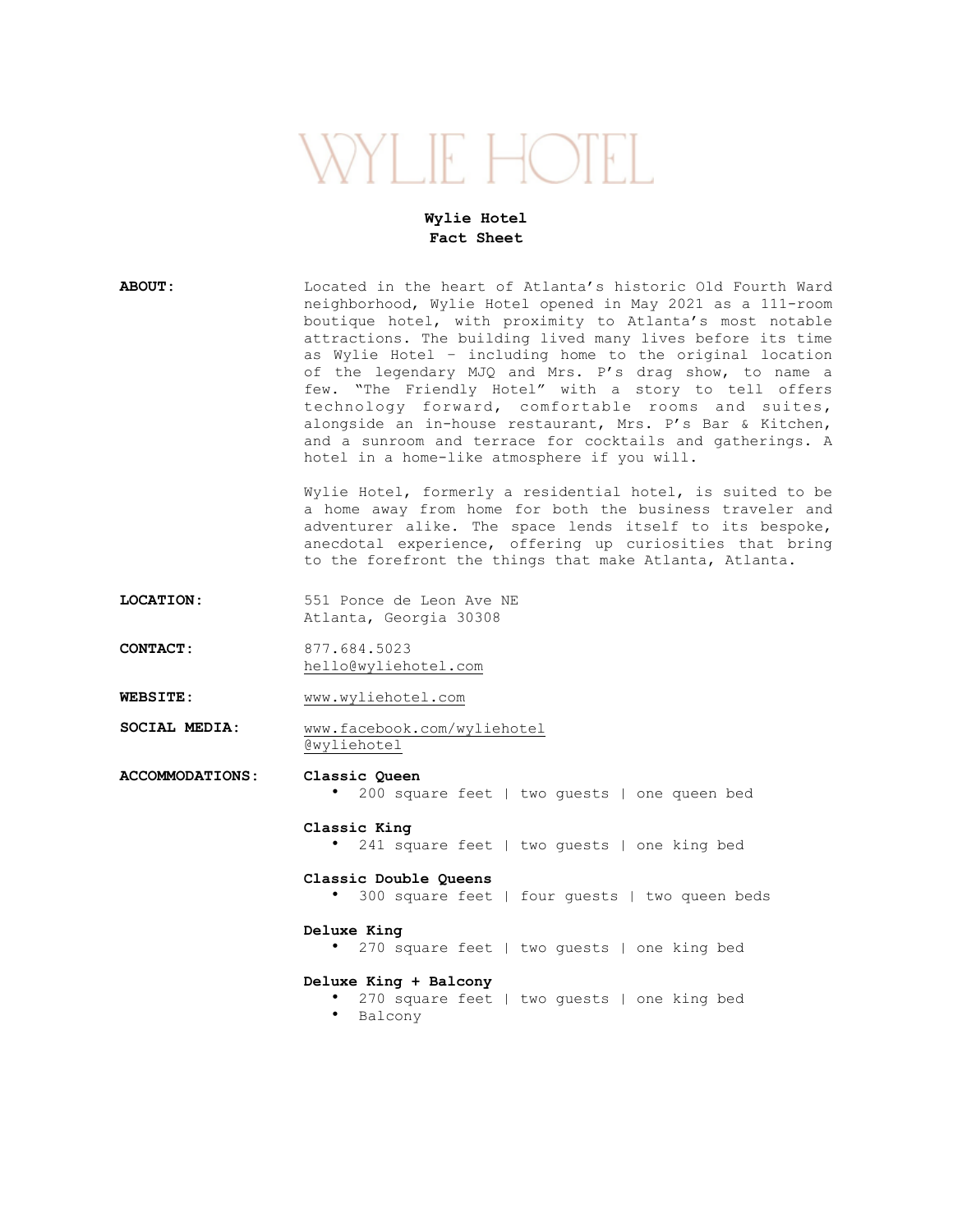#### **King Suites – Suite P & Q Suite**

- 400 square feet | two guests | one king bed
- Separate living area

All accommodations include an artisan pantry, mini fridge and pour over coffee & tea. Wylie Hotel is pet-friendly with a \$150 fee per stay.

**DINING:** Wylie Hotel's food and beverage program is true to the neighborhood and welcoming to all. Mrs. P's Bar & Kitchen, a neighborhood gem, serves classic Southern dishes - a curated, familiar menu utilizing products from local farmers and purveyors. Offering Southern hospitality at its best, Mrs. P's Bar & Kitchen delivers a robust beverage program with libations to suit any fancy.

- **AMENITIES:** Smart guest rooms and check-in
	- Complimentary welcome cocktail upon arrival
	- Access to the sunroom and terrace
	- Complimentary wireless Internet
	- Walking distance to Atlanta's most traveled sites
	- Fitness Center complete with tech-enabled equipment
- **GATHERINGS: Mrs. P's Bar & Kitchen**  capacity of 40 guests

**Sunroom** - capacity of 24 guests

**Terrace** - capacity of 22 guests

**Garden Terrace** - capacity of 16 guests

- **DESIGN:** Architect Stevens & Wilkinson Interior design – Pixel Design Collaborative
- **PARKING:** Valet parking available on-site

### **PARTNERS: Driftwood Capital**

Driftwood Capital is one of the country's leading hospitality sponsors. A vertically integrated commercial real estate firm with investment, development, lending and management platforms, Driftwood's unique business model provides accredited investors access to institutionalquality hotel assets or capital solutions on a direct deal basis following deal closing. Since its inception, Driftwood Capital has transacted on more than \$3 billion in hospitality assets, including new ground-up hotel development projects, cash-flowing hotels and hotel-backed loans, backed by an international network of more than 1,200 investors. Driftwood's in-house team of experts oversee deal sourcing, underwriting, financing, asset management, operations, development and legal issues, ensuring a total alignment of interests with investors. For more information, visit [www.driftwoodcapital.com.](http://www.driftwoodcapital.com)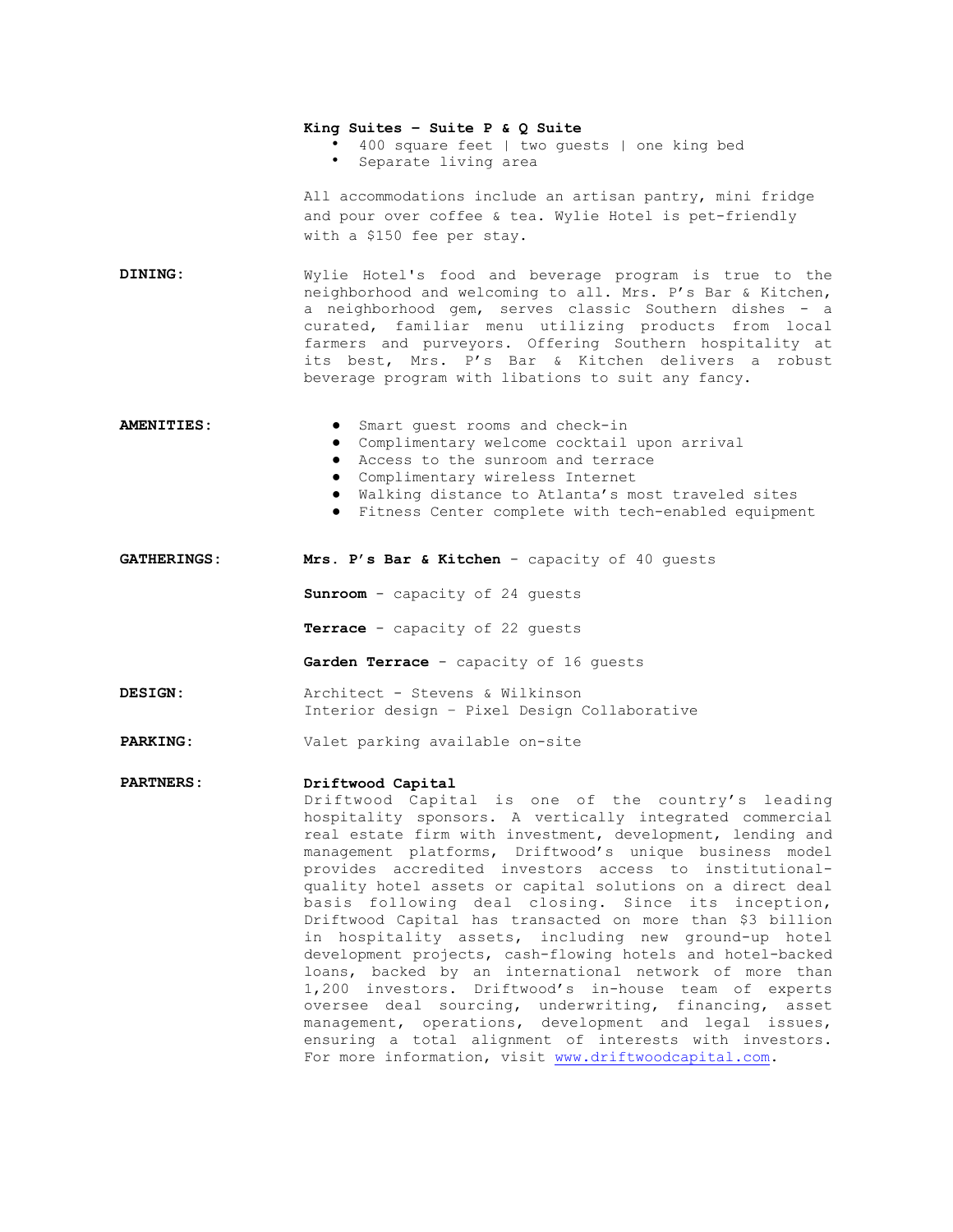#### **Ross Hotel Partners**

Ross Hotel Partners (RHP) is a hotel developer, advisor, and owner's representative for all hotel product types, while specializing in development, financing, project management, advisory services and consulting for both adaptive re-use and new construction. RHP negotiates and delivers capital stacks for hotels ranging from limited service to full service, which includes establishing long term relationships with private equity firms and family offices, as well as both regional and national banks. With over 30 years of hospitality experience, Francis J. "Butch" Ross has been responsible for the development and acquisition of more than \$1B in hotel properties. Learn more at [rosshp.com](https://www.rosshp.com/)

# **Mainsail Lodging & Development**

Mainsail Lodging & Development is an award-winning, Tampa, Florida-based company specializing in hotel, corporate furnished housing, and resort property management and development, marketing and sales. An established company with a dynamic entrepreneurial spirit, Mainsail prides itself in finding unique lodging opportunities with a purpose and applying its passion and expertise to each project. Founded by President Joe Collier with a combination of daring vision and dogged determination, Mainsail has built an impressive portfolio of top-branded properties throughout the southeastern United States and Caribbean. Each Mainsail property inspires guests with a distinct character and meticulously crafted, sophisticated style, from a private island resort, and urban culinary showplaces, to waterfront marvels, boutique southern hotels, and a historic jazz era icon. Stay Sojo, Mainsail's newest brand, provides short-term furnished living options across the country, while Mainsail Vacation Rentals manages a collection of private vacation homes in Florida and the Caribbean. To ensure long-term success and profitability, Mainsail relies on the dedication of its high-performing leadership team, a growing group of enterprising investors, and a commitment to giving back, every step of the way. [MainsailHotels.com](https://www.mainsailhotels.com/)

**MEDIA CONTACT:** Phase 3 Marketing & Communications [wyliehotel@phase3mc.com](mailto:wyliehotel@phase3mc.com) 404.367.9898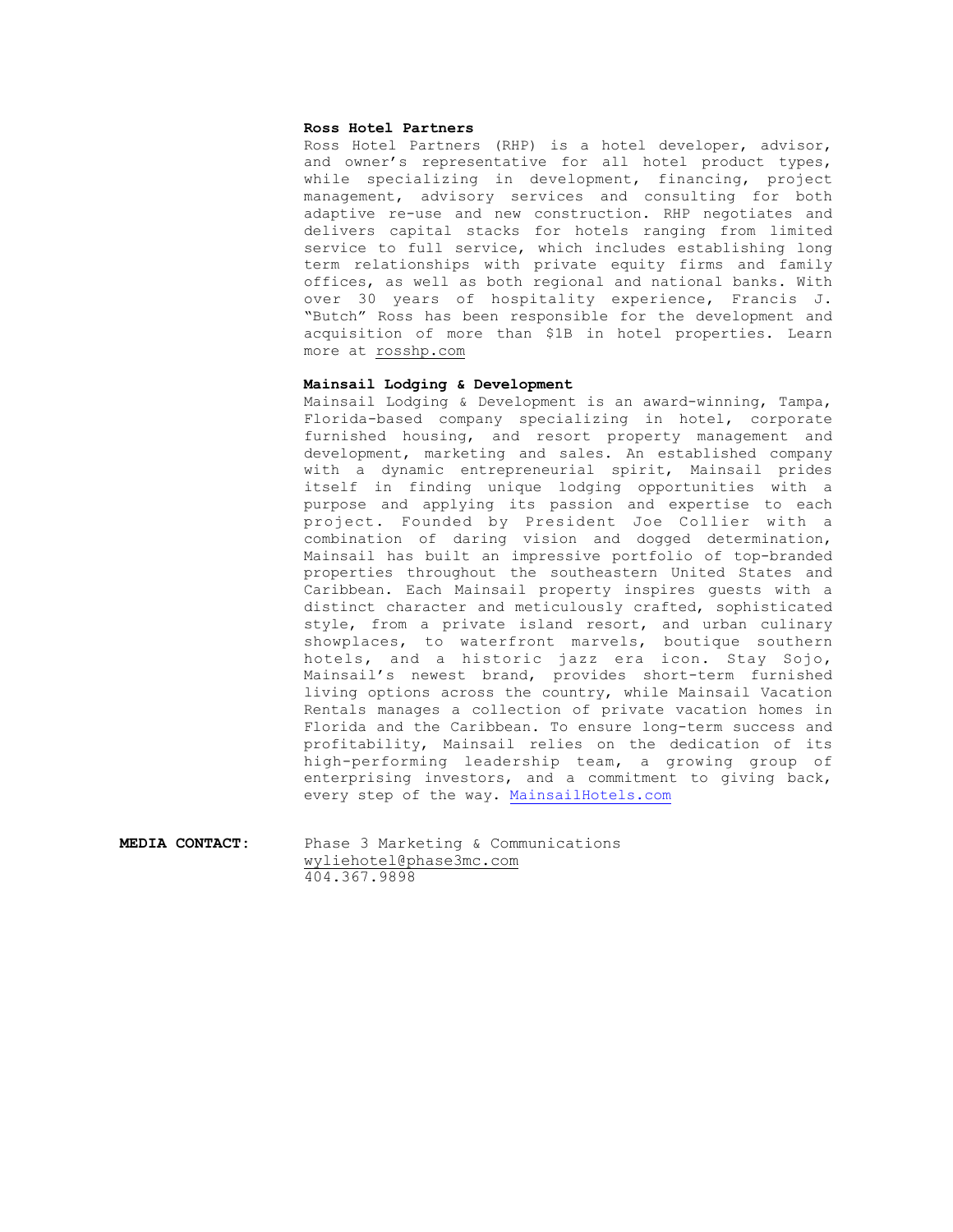# WYLIE HOTEL

### **Historical Document**

#### **HISTORICAL TIMELINE**

- 1929 Construction completed on the Garner-Wallace Hotel
- 1933 The Garner-Wallace closes as a result of the Great Depression
- Mid to late-1930s 551 Ponce de Leon Hotel opens
- 2014 551 Ponce de Leon Hotel converted into Ponce Student Suites
- 2018 Haverhill Holdings takes over entitlement and redevelopment, as the building had fallen into disrepair
- 2019 Kim King Associates purchases the building with the intent to redevelop it as a 112-key boutique hotel
- Early 2021 The building to reopen as Wylie Hotel

# **NEIGHBORHOOD HISTORY**

- Old Fourth Ward was established in 1854 when the City Council combined several wards into a condensed group of five, with the "Old Fourth Ward" becoming part of the new fifth ward
	- o The neighborhood is one of the oldest, with some of the most rich history, in Atlanta
	- Old Fourth Ward is one of the largest neighborhoods in Atlanta
	- Largely known as the birthplace of Martin Luther King, Jr. in 1929
		- Old Fourth Ward is now home to the Martin Luther King, Jr. National Historic Park
	- Big Bethel Methodist Episcopal Church was home to the Atlanta's first public school for the Black community, located in the church's basement
- O4W Civil Rights History
	- Racial tensions grew as Atlanta's leadership expanded Jim Crow laws and newspapers printed unsubstantiated claims of assault on white women by Black men
	- The Atlanta Race Riot of 1906 resulted in the death of up to 40 Black Atlantans, with hundreds injured, and an extremely segregated Atlanta
- Great Atlanta fire of 1917
	- Fire began in a downtown cotton warehouse and spread to several neighborhoods in the city
	- Destroyed nearly 50 city blocks, burning 2,000 buildings and leaving 10,000 Atlantans homeless
	- The neighborhood shifted after the fire, with most single-family homes replaced by apartment complexes and commercial buildings
	- Ponce de Leon Avenue's development is a direct result of the fire
		- [Photograph](https://album.atlantahistorycenter.com/digital/collection/davenport/id/8)
		- [Photograph](https://album.atlantahistorycenter.com/digital/collection/athpc/id/1298)
		- [Photograph](https://album.atlantahistorycenter.com/digital/collection/CamFire/id/18)
- Civil Rights Movement 1960s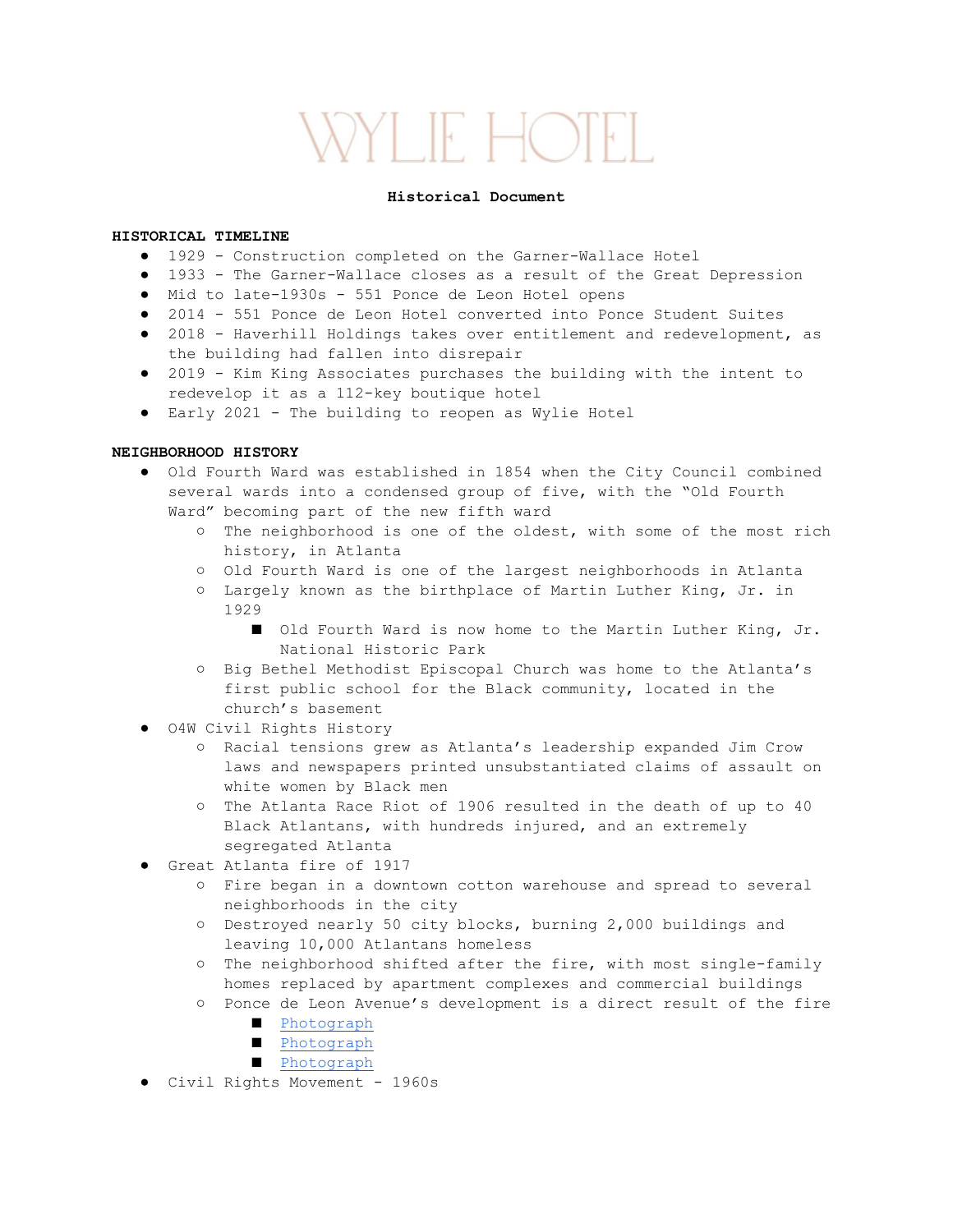- Atlanta often called the "cradle of the modern Civil Rights Movement"
- Activists gathered in Sweet Auburn, an affluent and primarily Black community in Old Fourth Ward
- Old Fourth Ward became the centralized location for civil rights organizations as Black leaders fought for voting rights, access to public facilities and economic/education opportunities for the Black community
- Old Fourth Ward Park built 2012
	- Developed by Atlanta BeltLine, LLC, as the first major city park to be completed on the BeltLine, with 17.5 acres
	- Includes play areas, a splash pad, rental bike stations and access to popular restaurants and businesses
- Ponce de Leon Avenue development
	- Named after Juan Ponce de Leon, the Spanish explorer who came to America searching for the fountain of youth. He found a spring near the now Ponce de Leon Avenue.
		- Ponce de Leon grew from a trolley-car line that was built to carry Atlantans to the spring
		- Ponce City Market is located at the 9th mile marker on the loop
	- Timeline:
		- 1903 Ponce de Leon Amusement Park opens
			- Located on the site of what was the natural Ponce de Leon Springs, and what would become Old Fourth Ward Park and the Sears building
			- Featured a casino, theater, merry-go-round, penny arcade and restaurants
		- 1907 Ponce de Leon Ballpark opens
			- Located in what is now the Midtown Plaza shopping center
			- Home to the Atlanta Crackers, who played until 1965, before moving to the Atlanta Stadium and later becoming the Atlanta Braves
				- [Atlanta Crackers scorecard](https://funwhileitlasted.net/wp-content/uploads/2012/06/52atlcra.png)
				- [Player roster](https://album.atlantahistorycenter.com/digital/collection/PhoJourn)
				- [Photograph](https://www.georgiaencyclopedia.org/articles/sports-outdoor-recreation/ponce-de-leon-ballpark) (ballpark)
				- [Photograph](https://www.georgiaencyclopedia.org/file/6532) (players)
		- 1926 Sears, Roebuck & Co. opened Southeastern hub in what is now Ponce City Market
			- Still the largest brick building in the Southeast
			- Created a visible line between white and Black communities, with white residents living to the north and Black residents to the south
			- Sears closed its Ponce de Leon location in 1989
		- 1991 Building purchased by Atlanta City Council after Sears, Roebuck & Co. closed
			- Operated as City Hall East, however, city officials occupied only 10 percent of the building, essentially leaving it abandoned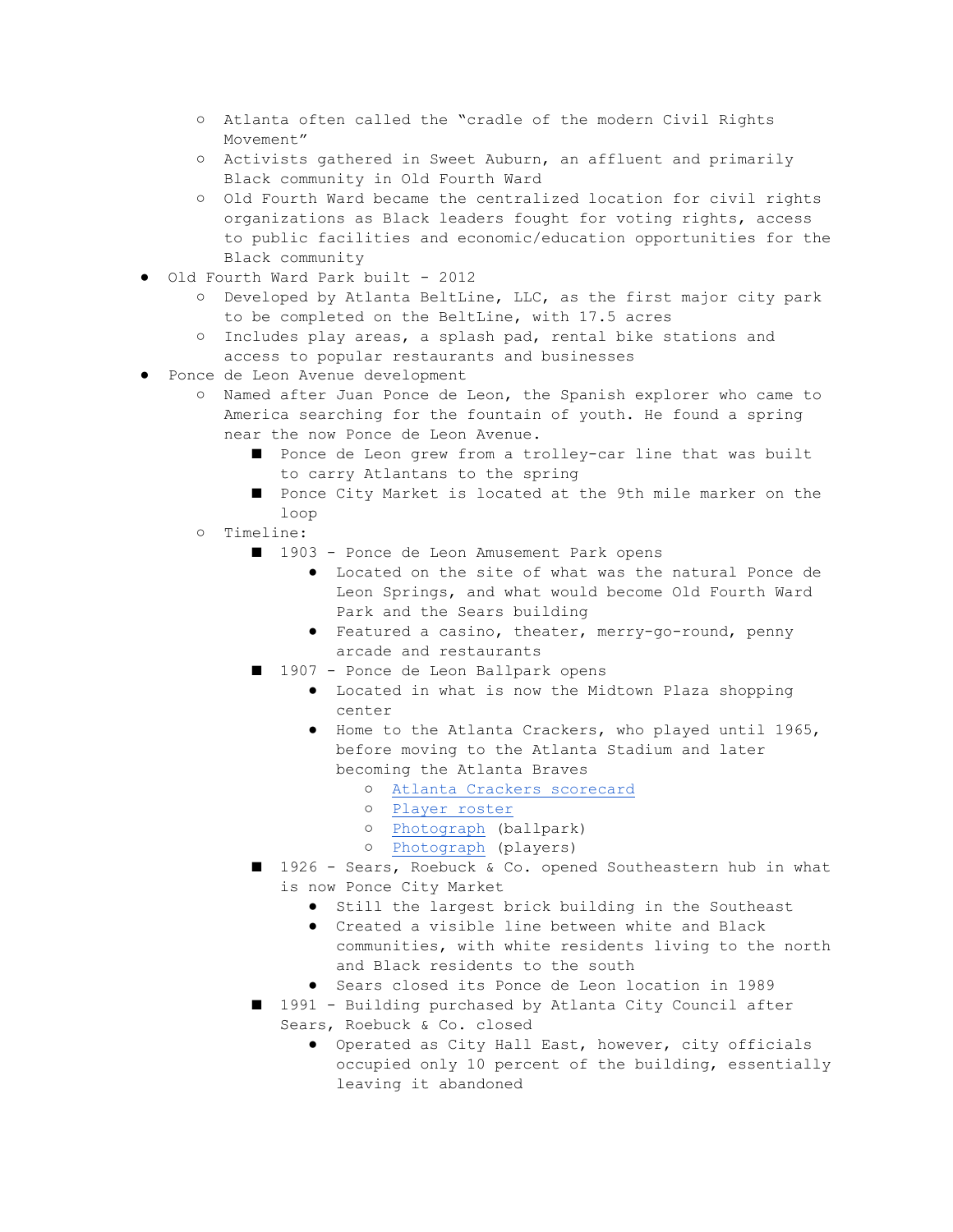- The building stood dormant until 2011, when real estate company Jamestown purchased and restored the building as Ponce City Market (more info [here](https://bittersoutherner.com/sponsored/ponce-city-market/a-neighborhood-treasure-reborn#:~:text=Despite%2520Rosenwald)), opening in 2014
- Historical buildings in the neighborhood:
	- Ford Motor Company Assembly Plant
		- 1915-42 Headquarters for Ford Southeastern operations
		- Building is now occupied by apartments and retail shops
	- Western Electric Company
	- The Plaza Theatre (Neon Row)
		- Longest continuously operating theater in Atlanta
		- Located in Atlanta's first shopping center with off-street parking
		- 1970s The Plaza became an X-rated adult cinema and live burlesque theater
		- 2010 The Plaza celebrated its 70th anniversary
		- 2013 renovated and now offers a full service bar and signature cocktails
	- Clermont Lounge
		- Opened in 1965 in the basement of the Clermont Motor Hotel
		- Atlanta's longest continually operating strip club, operated as a nightclub since 1944 with various names over the years
	- MJQ Opened in Wylie Hotel's basement in 1994, then the Ponce de Leon Hotel
	- Ponce City Market
		- Originally Sears, Roebuck & Co.'s Southeastern hub, followed by City Hall East
		- City employees and operations filled only 10 percent of the building, essentially abandoning the 2.1 million squarefoot building until Jamestown Properties purchased and reopened it as Ponce City Market in 2014
- Additional Atlanta-grown and/or historic businesses nearby on Ponce de Leon:
	- Green's
	- Krispy Kreme
	- Videodrome
	- Majestic Diner
	- Java Jive
	- Hotel Clermont

# **WYLIE HOTEL FACTS**

- The Garner-Wallace Hotel, opened in 1929, originally housed 50 units as a "stop over" hotel along the city's streetcar line
- Every guest room in The Garner-Wallace Hotel had a private bathroom, which was quite modern for its time
- Opened following the Great Depression, the 551 Ponce De Leon Hotel originally had [50 rooms, 50 bathrooms, 50 radios and a dining room](http://atlantatimemachine.com/commercialbldgs/ponce551.htm), offering daily and monthly rates. Additional postcard [here](http://atlantatimemachine.com/commercialbldgs/ponce_551_pc.htm).
	- Newspaper clip from Virginia-Highland Voice [here](https://vahi.org/wp-content/uploads/voice_19903.pdf)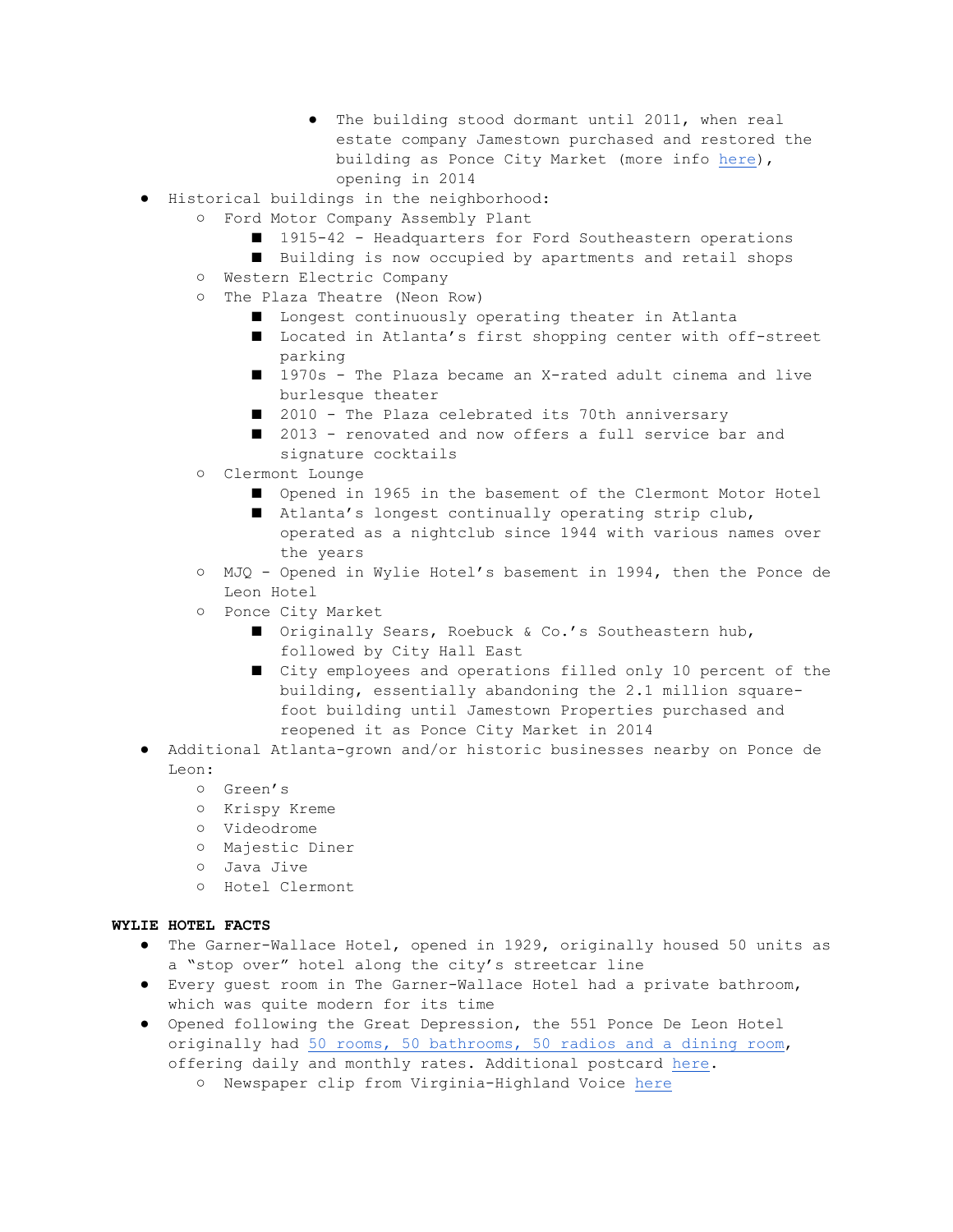- It eventually converted to 58-rooms, totaling into a 18,500 square foot extended-stay hotel, including a coffee shop and "garage facilities."
- Converted to student housing Ponce Student Suites in 2014, it was home to students attending Atlanta University Center, Emory University, Georgia State University and Georgia Tech until falling into disrepair and being purchased by Kim King Associates, Ross Hotel Partners and WHI Real Estate Partners in 2019.
- Nightclub tenant timeline:
	- 1956 Mrs. P's opens as a restaurant in the basement of the hotel
		- Name paid homage to owner of the restaurant, Vera Phillips
		- Began as a supper club with wooden booths, attracting lunchtime crowd from the nearby Sears building with a \$1.25 filet mignon special
		- By the late 1960s, Mrs. P's transitioned into Atlanta's first openly LGBTQ bar, known as the leather and western gay bar
			- According to Richard Eldridge, Mrs. P's began as a destination for lesbians working at Sears, then slowly transitioned to a place for white gay men as the "leather and western" bar
			- Guests could actually purchase leather goods from Mrs. P's
		- Atlanta's drag pioneer, Diamond Lil, began her performing career at Mrs. P's
			- Diamond Lil was arrested in the middle of a performance and wrote a song about the experience
		- Caught the attention of local police and was raided several times in the 1980s
			- Drag performers were legally required to wear a minimum of three articles of male clothing to wear at all times, which is how the police were able to take drag queens to jail during/after performances
		- Halloween Party from 1970 flyer
		- History of Mrs. P's
			- Location was originally a coffee shop in the bottom of the hotel that opened in 1930
			- Tagline "The Oldest and Best Known in Atlanta"
		- Following the Stonewall Riots in NYC, Mrs. P's was raided [by APD](https://digitalcollections.library.gsu.edu/digital/collection/ajc/id/2745/)
		- [Newspaper clip The Atlanta Constitution, 1955](https://www.newspapers.com/clip/32186071/mrs-ps-hiring-for-waitstaff-in-dec/)
		- Burt Tillman, a neighbor living next door, had his first legal drink (Pina Colada) at Mrs. P's
	- Late 1980s Mrs. P's closes
	- Additional bars and clubs at the location
		- Zippers
		- Club 551
	- o 1994 MJQ opens in the hotel's basement, named after owner George Chang's favorite band: Modern Jazz Quartet
		- Became a spot for several Atlanta subcultures LGBTQ community, artists, club kids, etc.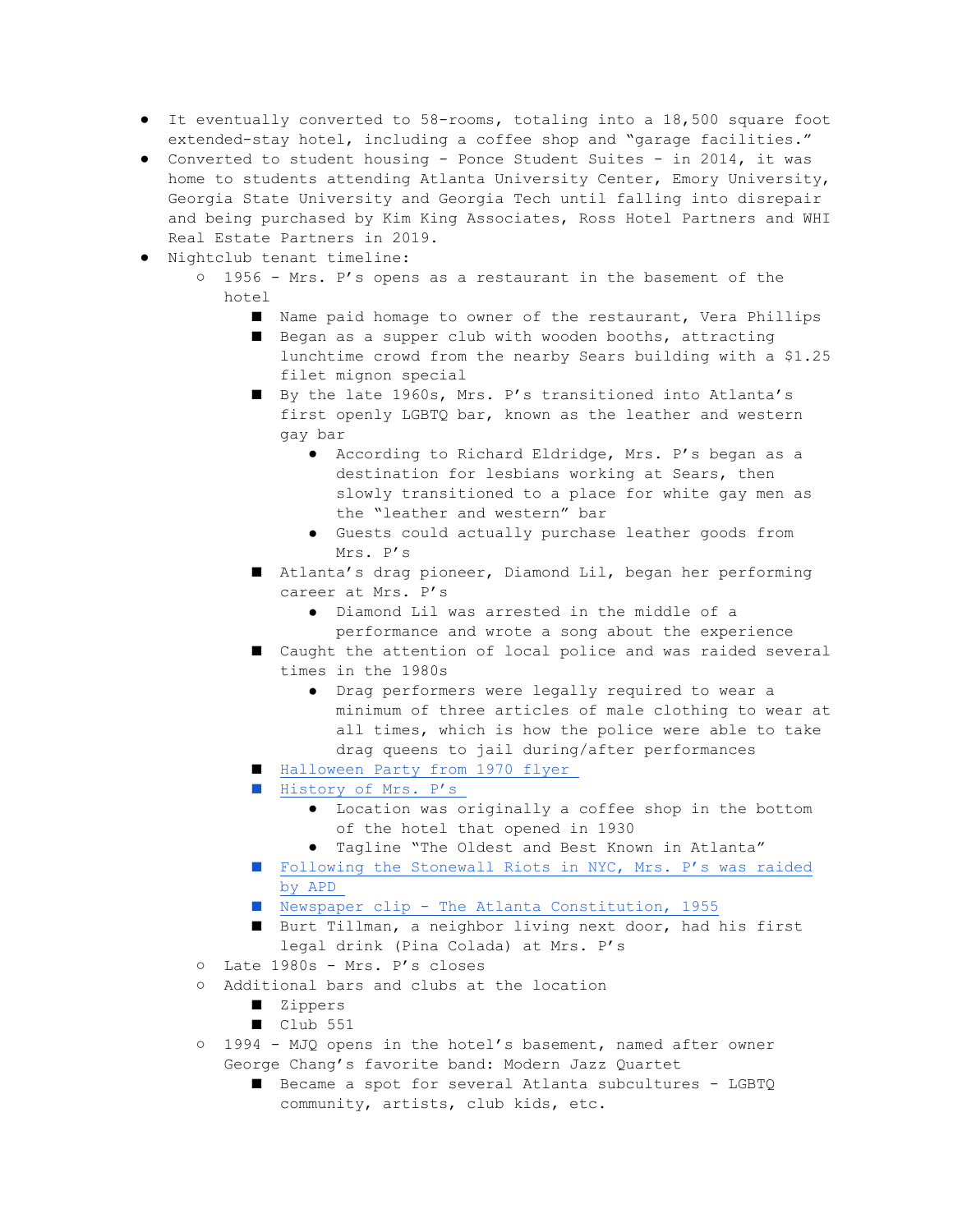- Original playlists included variety of lounge music, acid jazz, retro-soul and trip hop
	- Neighbor Richard Leslie remembers acid jazz as the most popular music of the time – and MJQ owned the acid jazz scene in Atlanta
	- Some of acid jazz's most notable artists began their careers at MJQ
- Original DJ was Karl Injex, who is still involved with club
- Often held 60's-themed parties and served Pink Lady cocktails and sloe gin fizzes
- MJQ Concourse eventually sold to Ben Rhoades in 1996, just before the venue moved to its current location
- Information on MJQ's key players can be found [here](https://creativeloafing.com/content-168333-late-night-magic-at-mjq-an-oral-history-part)
- 1997 MJQ relocates a few blocks east on Ponce de Leon, where it is currently located next to Drunken Unicorn
	- Eventually, George (MJQ's original owner) sold the venue -Richard Leslie nearly bought the club, and remembers George handing him a small black book with each transaction ever placed within MJQ (no filing cabinets)